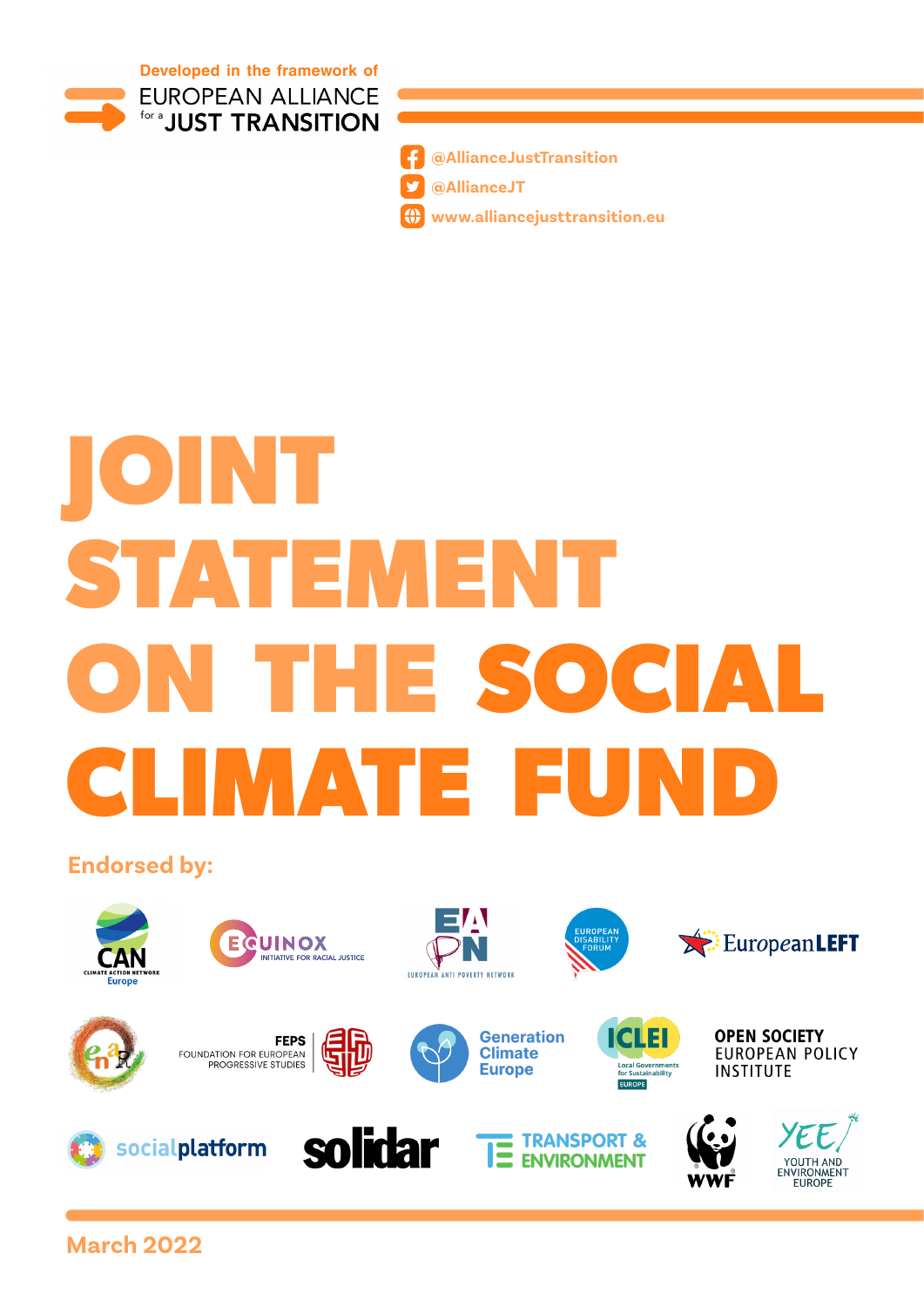#### **Lack of ambition and solidarity from Member States risk derailing the Social Climate Fund's potential to deliver transformative change and a Just Transition for all.**

The Social Climate Fund (SCF or Fund), which the European Commission (EC) proposed as part of its Fit for 55 package in July 2021, has the potential to be one of the leading instruments to deliver a socially fair and Just Transition to climate neutrality. It can help to usher in bold and transformative action at all levels of society for systemic change to build a sustainable and safe future for all, especially for those on the margins and in vulnerable situations.

However, without certain policy reforms and safeguards, there is a strong risk that the SCF will fail from the outset. The EC's proposal foresees an insufficient budget, a lack of shared governance and a less-than-ideal set-up. Moreover, some Member States are opposed to the idea of creating a SCF in the first place.

We, the undersigned organisations, call on European Union (EU) institutions and Member States to be both ambitious and solidary and incorporate the following recommendations:

## **1. SCF must be a transformative instrument tackling structural injustices**

The SCF must not be solely reparative and only target new injustices created by the extension of emissions trading (ETS) to road transport and buildings. Its main objectives must be to address **structural injustices, such as energy and mobility poverty,** that exist independently of climate policies, and to ensure that national and European climate targets are met. These injustices create barriers that slow progress on emissions reduction. Investment programmes should address the **root causes of injustices,** such as our dependence on fossil fuels, and be used towards measures such as deep renovation projects, boosting renewables to benefit households, sustainable mobility like cycling infrastructure and public transport, or energy efficiency and sufficiency improvements. There must be **no room for fossil fuel investments** in the SCF, including investments that contribute to technological and infrastructural lock-in of fossil fuel use, such as extensions of pipelines.

Compensation might be applied in some Member States in the first years after the creation of the Fund, but the SCF must primarily **drive a socially fair decarbonisation** in mobility and buildings **in the longterm,** rather than a short-term "reparation". By 2023, the EC must analyse the need for compensation in each Member State and, during the implementation of the Fund, it must ensure scrutiny over the use of compensation. Proposals for policy reform must also be included in Social Climate Plans as, without accompanying measures, investment will not reach the ones most in need, nor will it be able to tackle structural injustices in a long-term manner.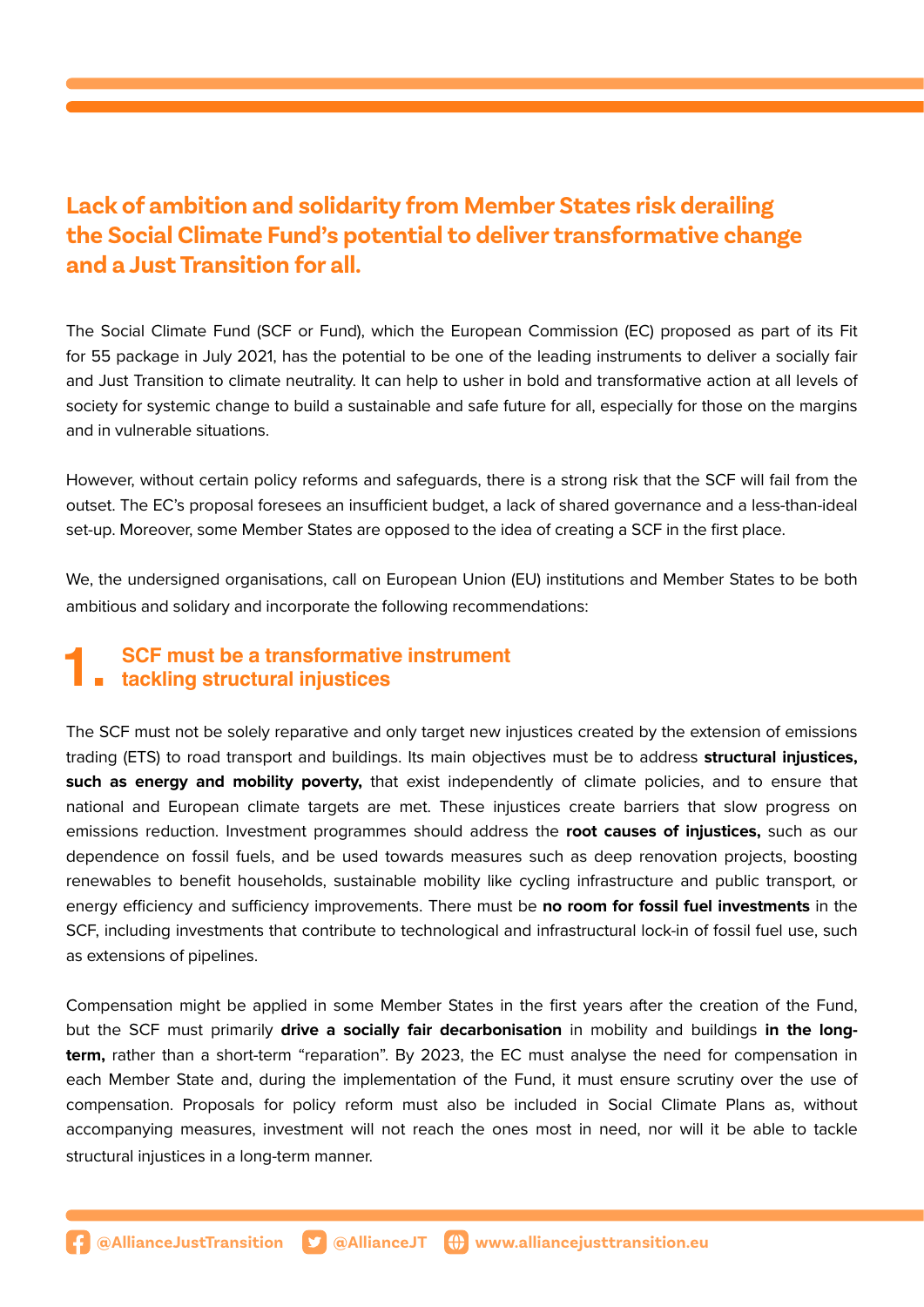### **2. SCF must target underrepresented groups and those**<br>in vulnerable situations, as well as ensuring meaningful<br>participation of stakeholders **participation of stakeholders**

Low-income households and those in vulnerable situations are most impacted by climate change, while being the ones that least contribute to it. Designed right, the SCF can help to address the **systemic issues**  behind the imbalance in emissions generated by high-income people compared to those with lower purchasing power. At the same time, vulnerable groups face particular barriers to investment and are often excluded from broad and non-targeted investment measures as well as investment-related decision making. Therefore, **the SCF's target group** must be people living in **vulnerable situations,** such as people who are unemployed, with low incomes or in energy and mobility poverty, and those who have been **systematically disadvantaged,** such as rural and racialised communities.

In order for funding under the SCF to reach those who need it the most, the drawing up of Social Climate Plans and the eventual implementation and monitoring of the Fund must ensure **bottom-up governance, cross-sectoral collaboration** and **meaningful stakeholder participation.** Social dialogue and meaningful participation requirements must become **mandatory criteria** for access to funding, and civil society organisations, in particular those representing people living in the most vulnerable situations, trade unions, young people and local governments must be involved in determining how revenues from the SCF are spent. The adoption of **deliberative and participatory initiatives,** such as green participatory budgeting, is highly recommended as it will not only raise greater awareness amongst citizens on the benefits of climate action, but also empower marginalised groups to become more involved in local governance and democratic decision-making processes.

## **3. SCF must engage and empower people in vulnerable situations towards renewables and better energy efficiency**

The SCF must focus more on **proactive solutions** to help vulnerable households to break the energy and mobility poverty cycle. Social tariffs, energy cost subsidies, energy vouchers and other traditional financial instruments currently used by EU countries provide temporary direct income support for vulnerable consumers. However, these measures do not tackle the **structural causes** of energy poverty, responding only to the cost of energy. Moreover, they remunerate the providers of the current (largely fossil fuel based) energy mix. Beneficiaries should receive financial, as well as **non-financial support. Financial support** can include actions such as supporting vulnerable households to renovate their homes and become owners of local photovoltaic, solar-thermal or other renewable installations affordably. Doing so could help break the energy poverty cycle for many households, increase social acceptance of the energy transition, drive the achievement of renewable targets sooner, durably alleviate public budgets and increase energy autonomy for the EU, Member States and local communities. Local authorities and energy communities could coordinate and implement such support schemes most effectively.

While energy prices remain high, there is a risk that the misleading narrative persists that energy efficiency measures and the deployment of renewables are the cause and driver of this development, rather than the